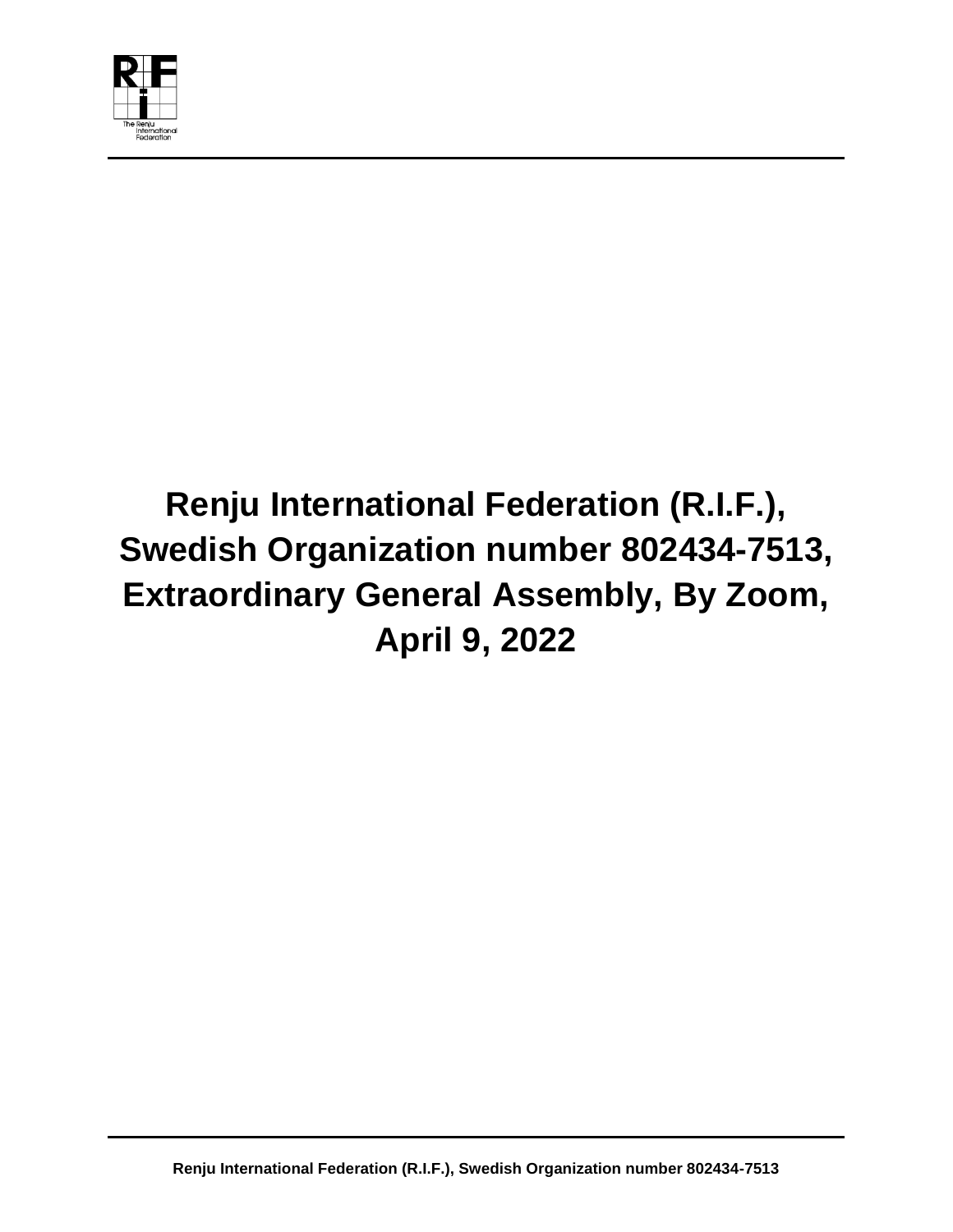

# **1. Opening of the General Assembly**

The Treasurer of R.I.F., Stefan Karlsson, declared the General Assembly (GA) opened.

# **2. Election of the Chairman of the General Assembly**

Stefan Karlsson was elected Chairman of the GA.

# **3. Election of the Secretary for the General Assembly**

Peter Jonsson was elected secretary of the GA.

## **4. Election of person to check the protocol**

Anders Henningsson was elected to check the protocol.

## **5. Roll call**

| P.R. China     | Zhang Wendong          |
|----------------|------------------------|
| Macau, China   | Sun In                 |
| Chinese Taipei | Lin Huang-Yu           |
| Japan          | Norihiko Kawamura      |
| Ukraine        | Oleg Bulatovsky        |
| Czech Republic | Pavel Laube            |
| Poland         | Piotr Malowiejski      |
| Russia         | <b>Dmitry Epifanov</b> |
| Sweden         | Peter Jonsson          |
| Estonia        | Aivo Oll               |

## **6. Approval of the work of the Central Committee since the last GA**

The GA approved the work of the Central Committee since the last GA.

## **7. Election of new R.I.F. President**

Anders Henningsson (740217-XXXX) resigned as President of R.I.F. on March 6, 2022 and Anders Henningsson also resigned as Chairman of the Board of the legal entity 802434-7513. There are 2 candidates for the President position, Madli Mirme and Tunnet Taimla. Both proposed by the Estonian Renju Federation. The meeting voted as follows: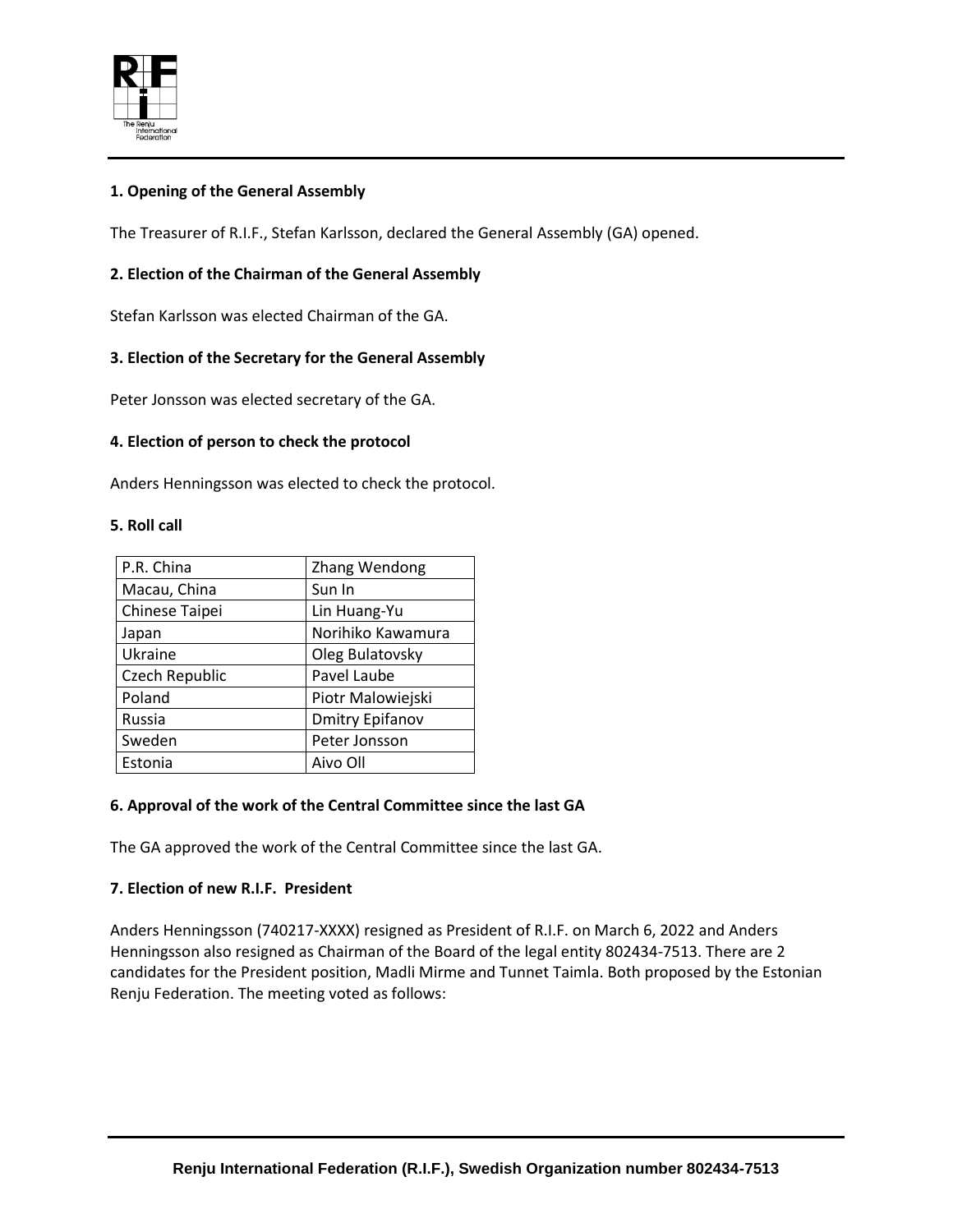

| P.R. China (Qi Yuan) | Zhang Wendong          | Mirme  |
|----------------------|------------------------|--------|
| Macau, China         | Sunin                  | Taimla |
| Chinese Taipei       | Lin Huang-Yu           | Mirme  |
| Japan                | Norihiko Kawamura      | Mirme  |
| Ukraine              | Oleg Bulatovsky        | Mirme  |
| Poland               | Piotr Malowiejski      | Mirme  |
| Russia               | <b>Dmitry Epifanov</b> | Taimla |
| Sweden               | Peter Jonsson          | Mirme  |
| Estonia              | Aivo Oll               | Mirme  |

Madli Mirme received seven votes and Tunnet Taimla received two. Madli Mirme was elected President of Renju International Federation.

Czech Republic joined the meeting later, thereby not included in the voting.

## **8. Changes to the Central Committee**

The GA elected Tunnet Taimla to be a Vice President of R.I.F. as well as elected Aivo Oll as General Secretary, which means the Central Committee members looks as follows:

| President:               | Madli Mirme                                       |
|--------------------------|---------------------------------------------------|
| Vice-Presidents:         | Norihiko Kawamura, Dmitry Epifanov, Tunnet Taimla |
| Treasurer                | Stefan Karlsson                                   |
| <b>General Secretary</b> | Aivo Oll                                          |

#### **9. Honorable Presidents for Life**

The Estonian Renju Federation Propose to give the special title of Honorable President for Life to all the former Presidents of RIF - Tommy Maltell, Peter Jonsson and Anders Henningsson as well as to Yoshimi Hayakawa.

The GA decided to adopt the proposal

#### **10. Others**

- a) RIF should hold a Blitz World Championship during the World Championship. The Central Committee should work out the details for this competition.
- b) RIF makes the following statement.

"The following measures will take effect after the military action launched by Russia in Ukraine.